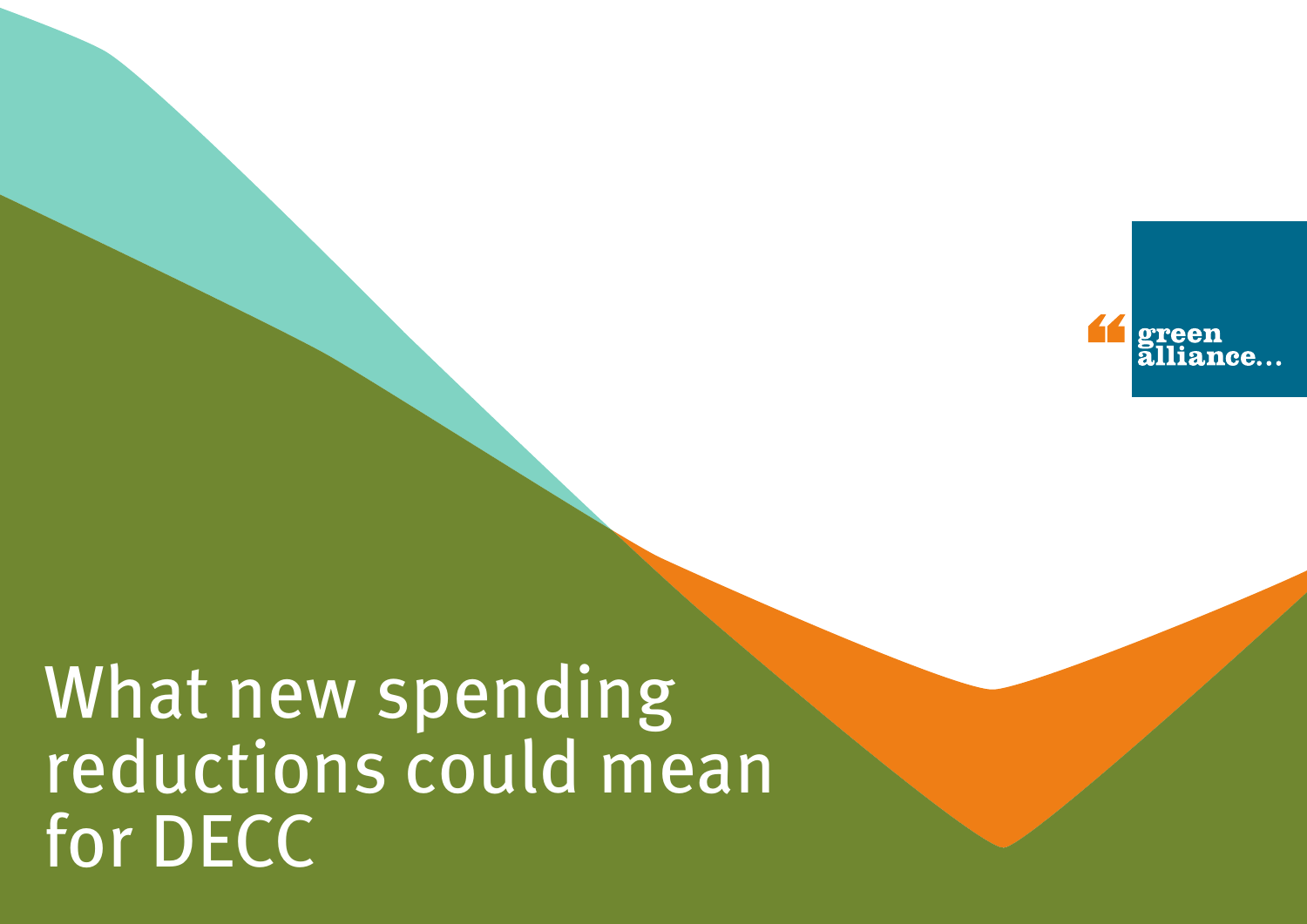### Executive summary

The UK's plans to reduce government spending seem modest: pre-election Conservative Party pledges amount to a 3.3 per cent reduction over the course of the parliament.

But this headline figure obscures essential details, including commitments to ring-fence some areas of spending, grow capital investment and shrink spending

early on before allowing it to rise late in the parliament.

This analysis outlines how the Department for Energy and Climate Change's (DECC's) budget is likely to be affected by the spending reductions. It identifies the factors which will concentrate spending reductions onto DECC's low carbon activities, and especially onto its relatively modest staff budget.

This unusual, but dramatic, ring-fencing effect could reduce DECC's resource spending by as much as 90 per cent by 2018-19, curtailing the department's ability to make sure the UK has secure, clean, affordable energy supplies and promote international action to mitigate climate change.

#### How budget reduction plans progressively reduce DECC's spending

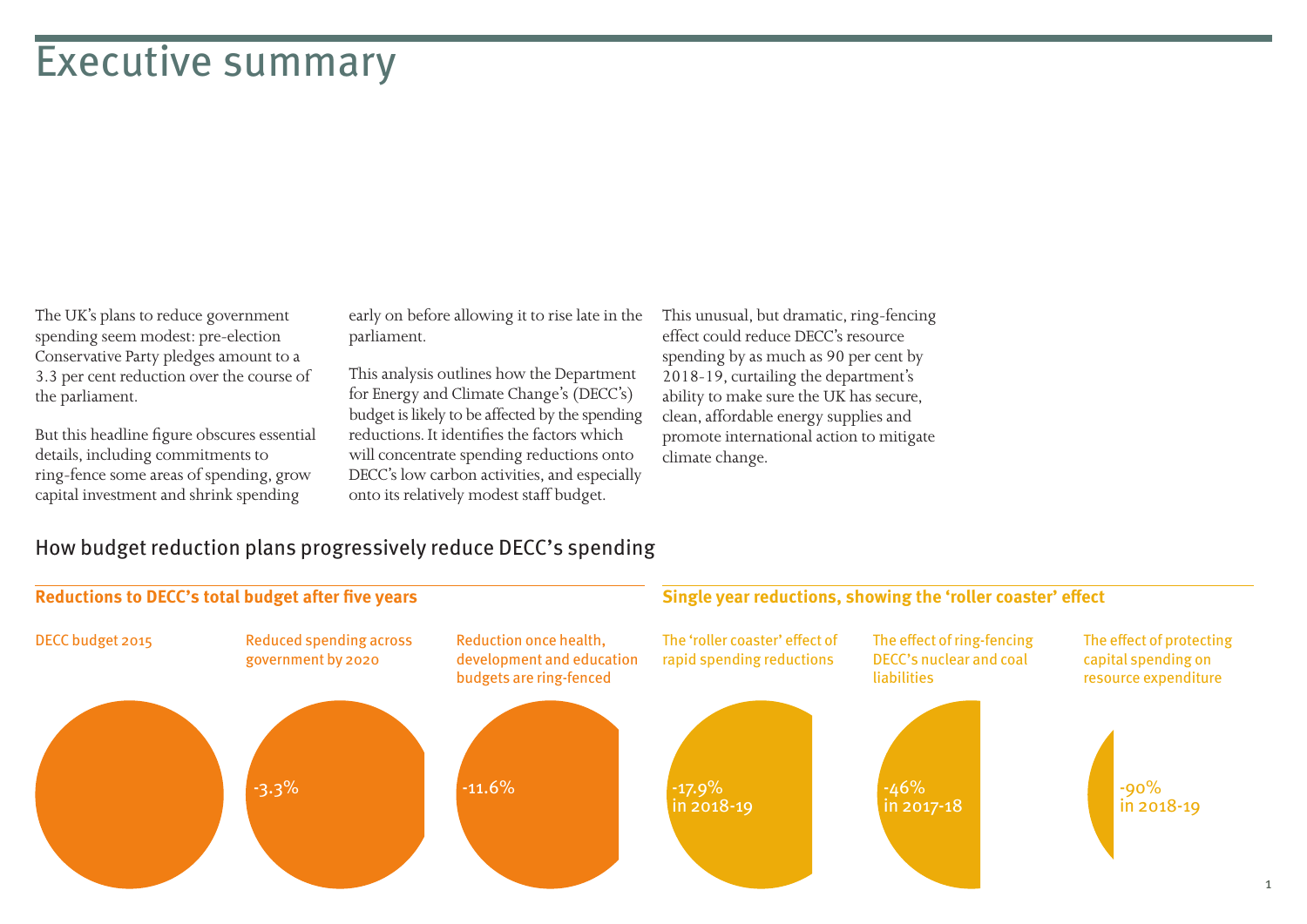# **Introduction**

The Department for Energy and Climate Change (DECC) is a small department with a big job to do. It is a sixth of the size of the Department for Business, Innovation and Skills, but has to help bring £100 billion of private sector investment into the UK's electricity system by 2020. It has to foster innovation, energy saving and competition to minimise the cost of low carbon energy to consumers. It is also charged with supporting the prime minister in achieving an ambitious global climate deal in December this year.

To achieve these aims, DECC has four tools: a budget of close to  $£4$  billion per annum; 1,500 staff; existing and new policy; and consumer levies, used to incentivise energy efficiency and low

carbon energy supply. The last two of these tools are the most important, since they drive citizen behaviour and private sector investment expectations. However, they can't work without the first two, which are the subject of this analysis.

In the run up to the UK's general election, the political parties pledged to reduce the budget deficit quickly, to protect capital expenditure, and to ring-fence certain lines of expenditure. This analysis identifies what Conservative spending pledges might mean for DECC's budget in light of these aims.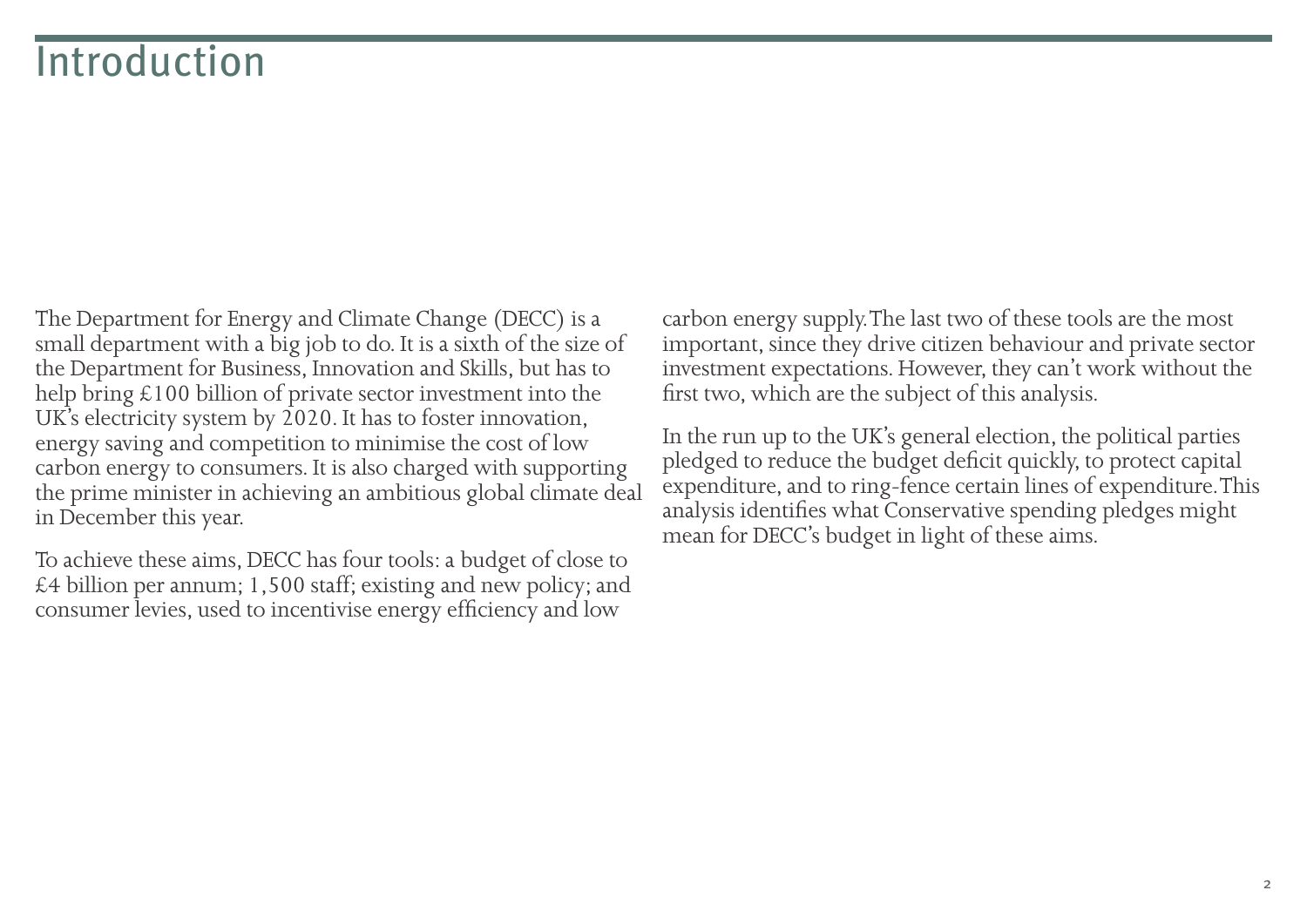# What affects DECC's budget?

### **Departmental ring-fencing**

Under Conservative plans, departmental spending across government is expected to be reduced by 3.3 per cent between 2014-15 and 2019-20. However, pledges to ring-fence the health, international development and education budgets mean that departments like DECC will be required to reduce their budgets further: by an average of 11.6 per cent over the course of this parliament.

But this is not the whole story. Three additional factors constrain DECC's funding:

#### **The budget profile**

The 'roller coaster' profile of proposed spending plans, identified by the Institute for Fiscal Studies in its April 2015 report *Post-election austerity: parties' plans compared*, means that government spending will fall rapidly and then recover. As a result, major programmes may be squeezed for the majority of the parliament, even if spending levels rise in its last year.

### **Ring-fencing within DECC**

Nearly three quarters of DECC's Departmental Expenditure Limit (DEL) budget is spent on four activities which are likely to be ring-fenced within the department: the Nuclear Decommissioning Authority, international development assistance, Regional Development Agency wind-up costs and coal liabilities. If these are protected, spending reductions will have to be found from DECC's other activities.

#### **Protecting capital spending**

Within DEL spending, the government is maintaining capital DEL spending by reducing resource DEL spending. Over 60 per cent of DECC's budget is capital expenditure, meaning reductions will be concentrated on resource expenditure.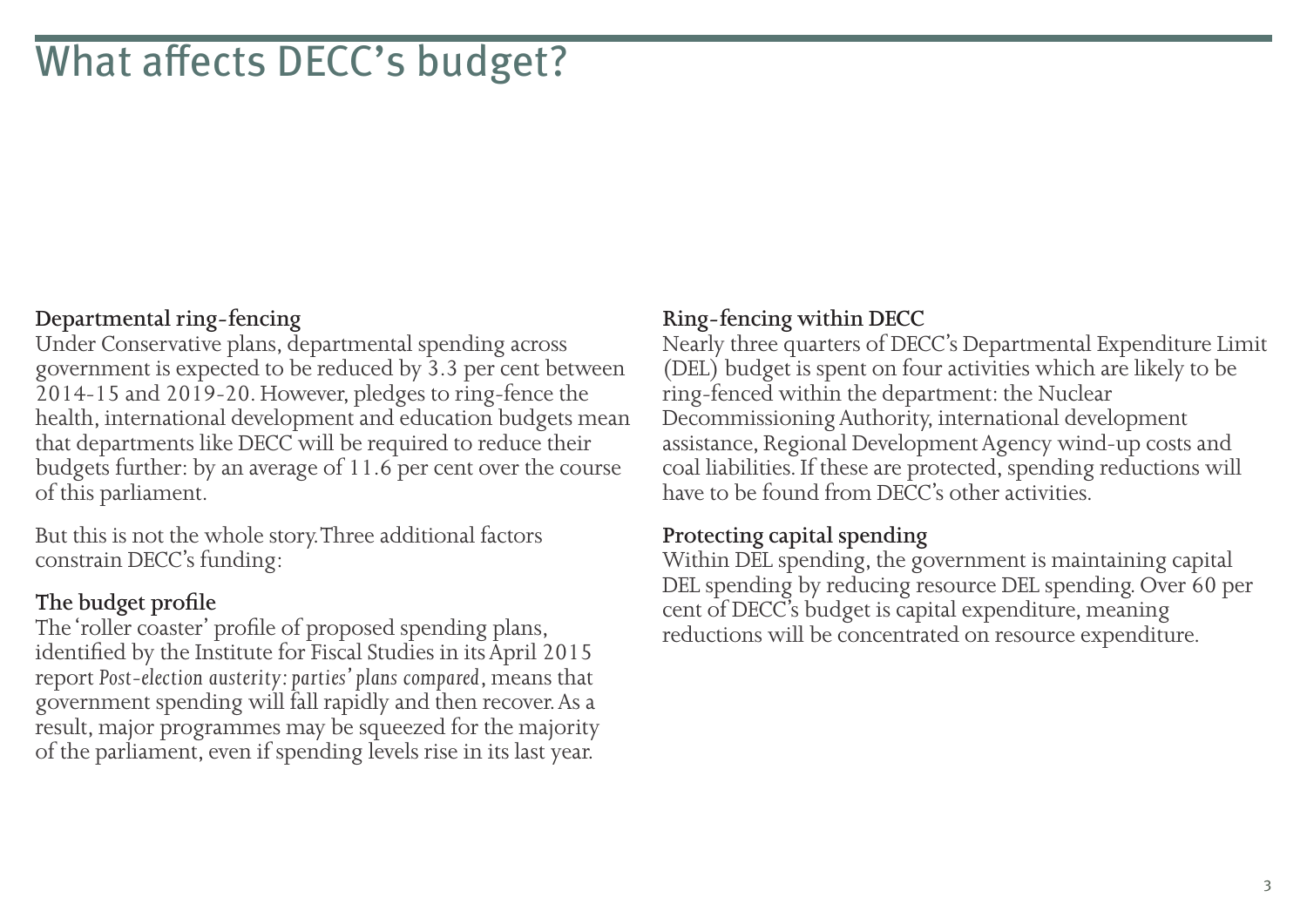### The roller coaster effect and its implications

The chart on the right shows DECC's non ring-fenced spending, based on the Conservative Party's pre-election proposals. It focuses on DEL, as this is the measure decided in spending reviews.

Under Conservative plans, spending should fall by 46 per cent in 2017-18, before rising by 87 per cent over the following two years. This roller coaster effect means that DECC may cancel or defer spending until late in the parliament.

#### DECC's implied non ring-fenced spending



4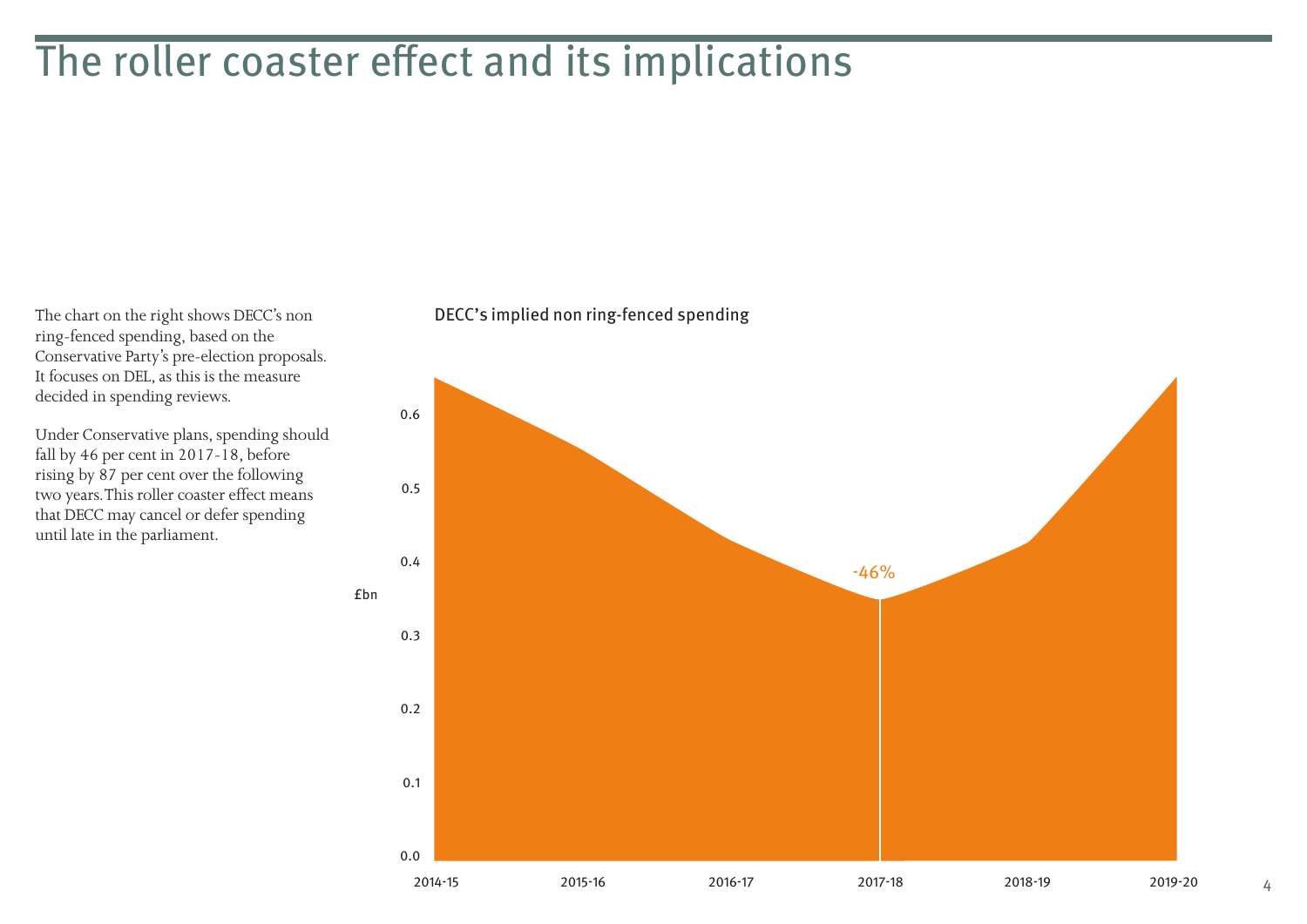# How ring-fencing within DECC might affect its priorities

Here, we show the total spending reductions for DECC, implied by spending plans, between 2015 and 2020, set against DECC's expected programme costs over the same period. DECC's spending is shown separated into major low carbon programmes and other spending outside the ring-fence; and unofficially and officially ring-fenced spending. These latter two categories represent over three quarters of DECC's spending, and largely cover unavoidable clean up costs for old coal and nuclear projects.

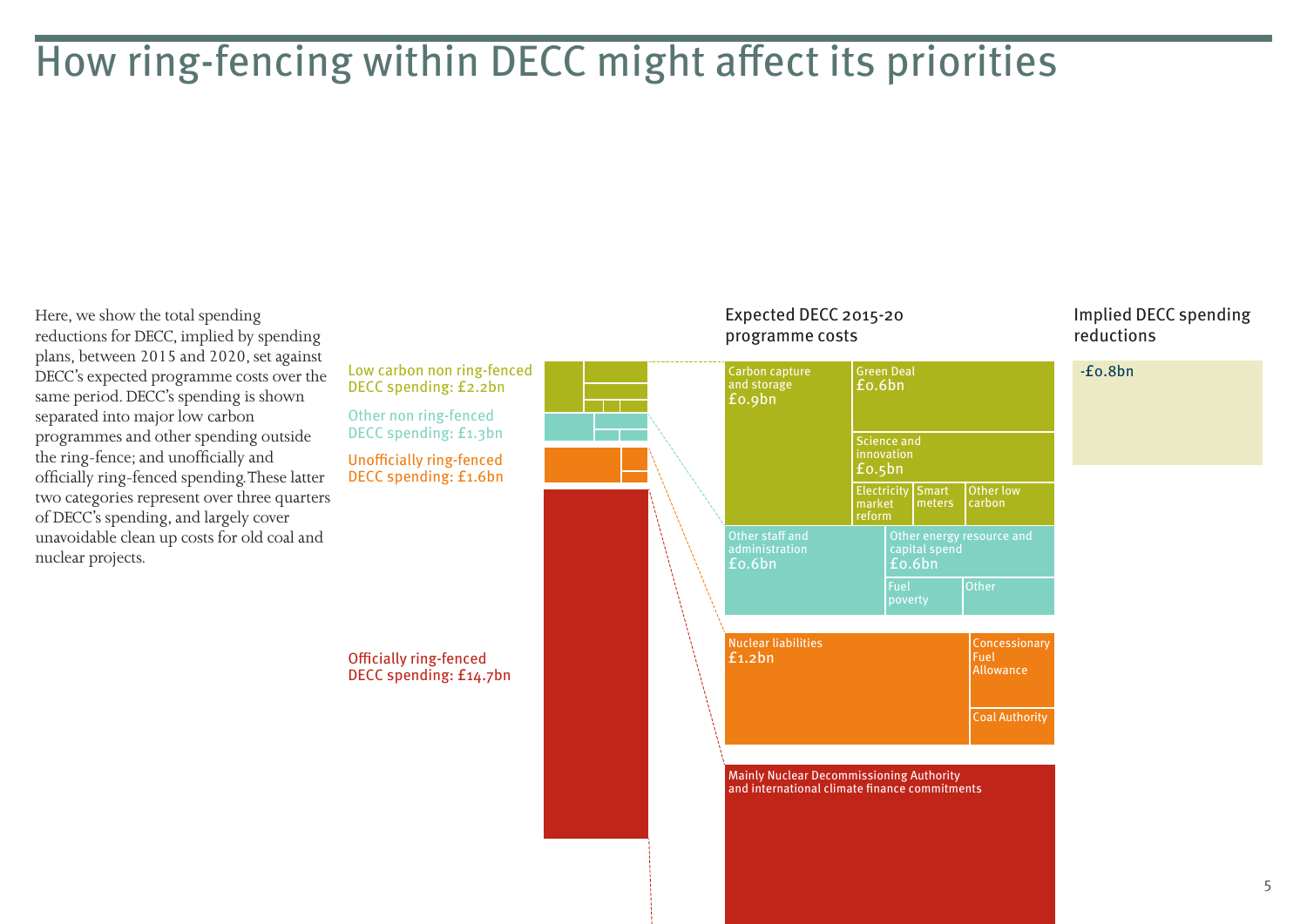If savings over the next five years were found from areas that have not been ring-fenced, spending on them would fall by a quarter. But the 'roller coaster' profile of reductions means that available funds would, in fact, fall by nearly half by 2017-18, before rebounding.

This could mean limiting the UK to a single carbon capture and storage (CCS) demonstration project, while largely ending energy efficiency spending; or it could mean stopping electricity market reform (EMR), smart metering, innovation activities and their associated staffing.

Low carbon non ring-fenced DECC spending: £2.2bn Other non ring-fenced DECC spending: £1.3bn Carbon capture and storage £0.9bn Other staff and administration £0.6bn Other energy resource and capital spend £0.6bn Fuel poverty £0.1bn Other £0.1bn  $G_{\text{re}}$  Spending reductions  $-E<sub>0.8b<sub>n</sub></sub>$ Science and innovation<br> **fo**.sbn Electricity market reform £0.1bn Other low carbon £0.15bn Smart meters £0.1bn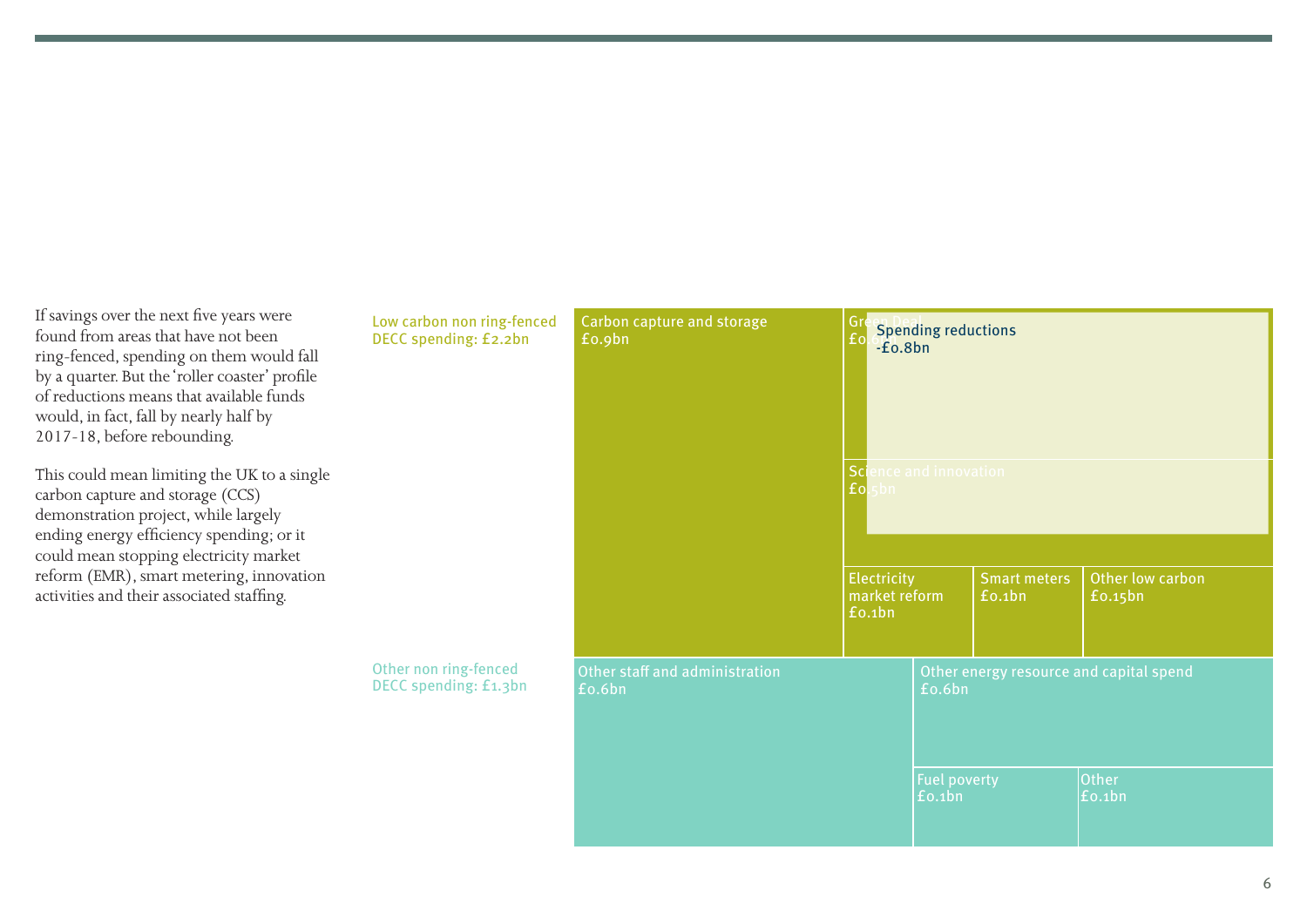# The consequences of protecting capital spending

There is a further factor affecting spending reductions. Across government, resource (or non-investment) spending is being more heavily restricted to protect capital (or investment) spending. For departments, like DECC, with a high proportion of capital spending, this means spending reductions will be concentrated on their resource spending. In DECC's case, its resource spending (35-40 per cent of its total DEL) could fall by 90 per cent by 2018-19.

As a result, the following large resource spending programmes are likely to be targeted:

• Departmental administration, staff costs and payments to Ofgem

• Science and innovation and the Big Energy Savings Network

- Electricity market reform
- Smart meters

DECC's non ring-fenced resource spending



7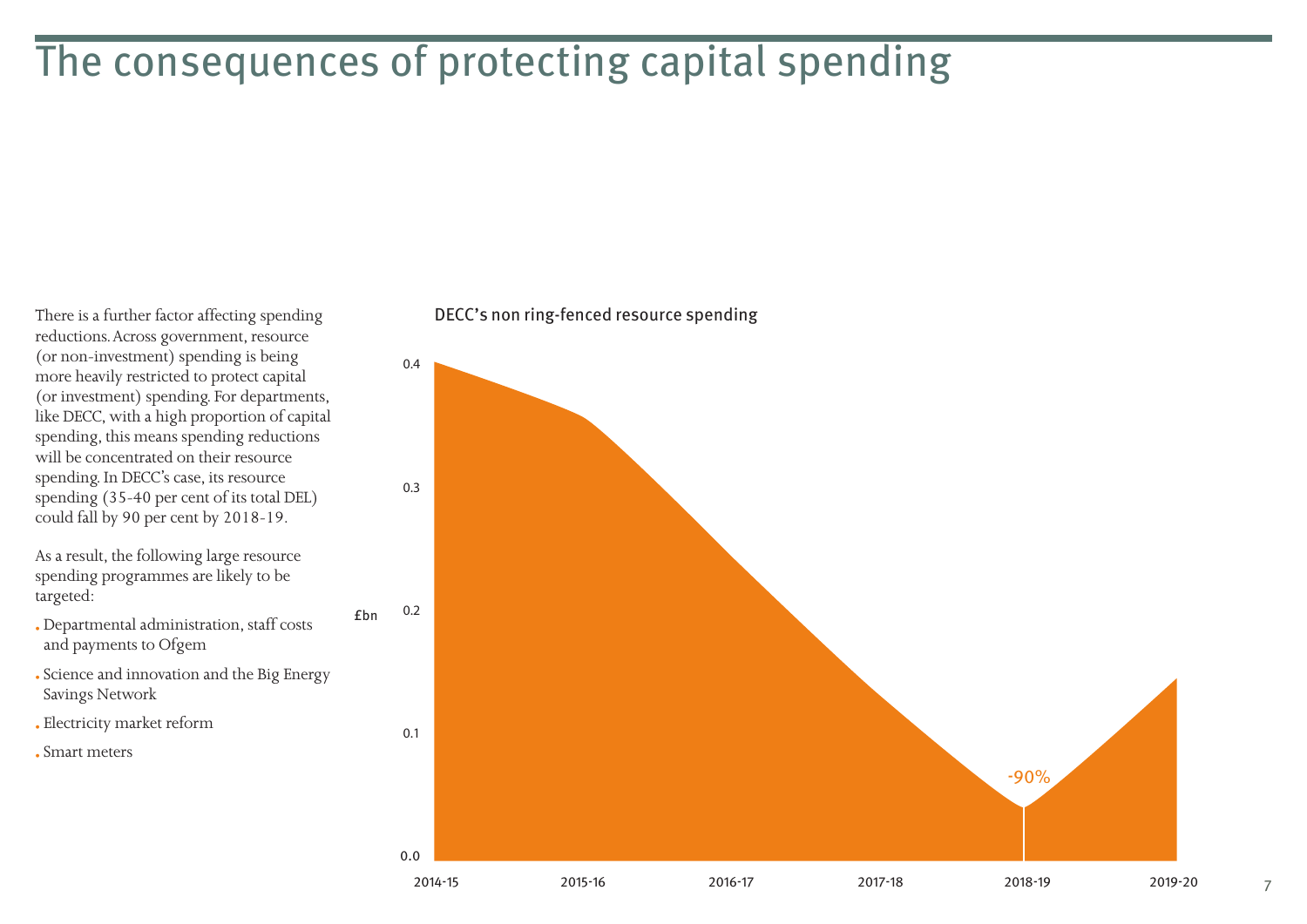# Conclusion

Over the next five years, we estimate that DECC will need to spend £19.8 billion to meet its commitments. Of this, £16.3 billion is officially or unofficially ring-fenced for legacy costs. Just £3.5 billion is not ring-fenced and available to deliver the UK's energy transition: ie around £700 million per year on average.

However, the roller coaster spending profile of the next parliament means that DECC could have just  $\text{\pounds}350$  million for all non ring-fenced activity in 2017-18, compromising major DECC programmes. And, because of commitments to preserve capital spending, by 2018-19 only £40 million would be available for all staffing, analysis and policy implementation functions.

Reductions in spending on staff could be a false economy. DECC steers the use of consumer levies that are much larger than its own budget. A dumbed down DECC, unable to spend its own budget wisely on analysis, energy efficiency and strategy, might overspend on levy-funded low carbon generation, driving up the cost of decarbonisation.

Budgets will be tight, but decision makers have options. For example, cutting CCS capital grants means UK CCS simply will not happen. In contrast, energy efficiency outcomes can be delivered with less direct spending, through smart regulation and by enabling efficiency to compete with new supply. Similarly, if savings are available from ring-fenced areas, this could free up expenditure for other areas.

The main conclusion, however, is clear: DECC needs a better than average budget settlement because most of its spending is ring-fenced and capital intensive. Without it, the department will struggle to achieve its mission and the UK is much less likely to have secure, clean and affordable energy.